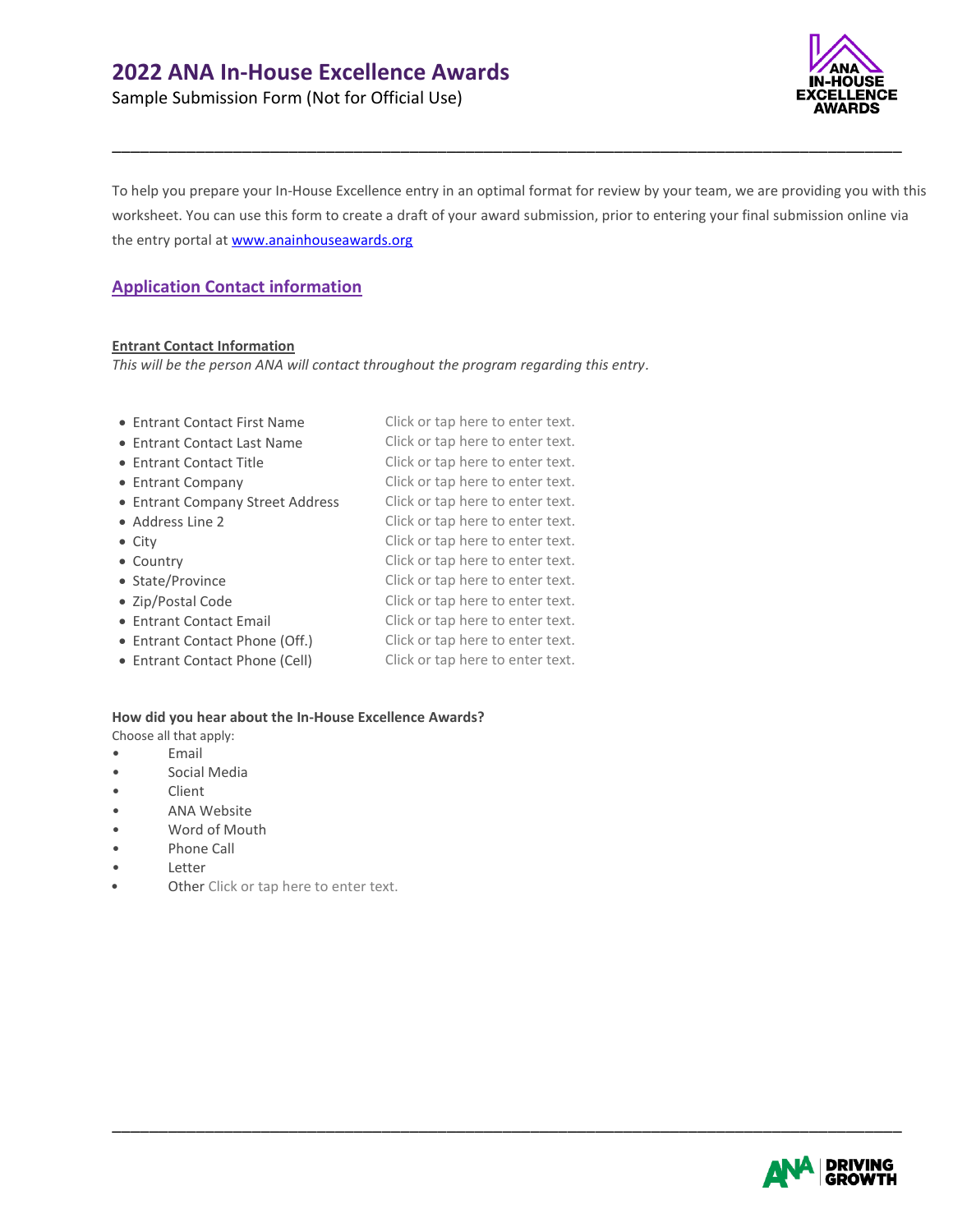Sample Submission Form (Not for Official Use)



# **Primary Team Contact Information**

*This will be the primary team credited for this entry and the main representative for the team.*

\_\_\_\_\_\_\_\_\_\_\_\_\_\_\_\_\_\_\_\_\_\_\_\_\_\_\_\_\_\_\_\_\_\_\_\_\_\_\_\_\_\_\_\_\_\_\_\_\_\_\_\_\_\_\_\_\_\_\_\_\_\_\_\_\_\_\_\_\_\_\_\_\_\_\_\_\_\_\_\_\_\_\_\_\_

| • Team Contact First Name                                       | Click or tap here to enter text.  |
|-----------------------------------------------------------------|-----------------------------------|
| • Team Contact Last Name                                        | Click or tap here to enter text.  |
| • Team Contact Title                                            | Click or tap here to enter text.  |
| $\bullet$ Company                                               | Click or tap here to enter text.  |
| • Logo: Standard                                                | <b>HAVE LOGO READY FOR UPLOAD</b> |
| Logo for in-house team/agency or company<br>(ai or .eps)        |                                   |
| • Logo: Inverted                                                | HAVE LOGO READY FOR UPLOAD        |
| (a version that will show on a dark background;<br>.ai or .eps) |                                   |
| • Street Address                                                | Click or tap here to enter text.  |
| • Address Line 2                                                | Click or tap here to enter text.  |
| $\bullet$ City                                                  | Click or tap here to enter text.  |
| • Country                                                       | Click or tap here to enter text.  |
| • State/Province                                                | Click or tap here to enter text.  |
| • Zip/Postal Code                                               | Click or tap here to enter text.  |
| • Team Contact Email                                            | Click or tap here to enter text.  |
| • Team Contact Phone (Office)                                   | Click or tap here to enter text.  |
| • Team Contact Phone (Cell)                                     | Click or tap here to enter text.  |
| • Team Twitter Handle                                           | Click or tap here to enter text.  |

### *Team Credits*

*Optional – Please note the main individuals on the team who were involved in the project (up to 10)*

| <b>First Name</b> | Last Name | Title | Company/Org. | Email | Phone |
|-------------------|-----------|-------|--------------|-------|-------|
|                   |           |       |              |       |       |
|                   |           |       |              |       |       |
|                   |           |       |              |       |       |
|                   |           |       |              |       |       |
|                   |           |       |              |       |       |
|                   |           |       |              |       |       |
|                   |           |       |              |       |       |
|                   |           |       |              |       |       |
|                   |           |       |              |       |       |
|                   |           |       |              |       |       |

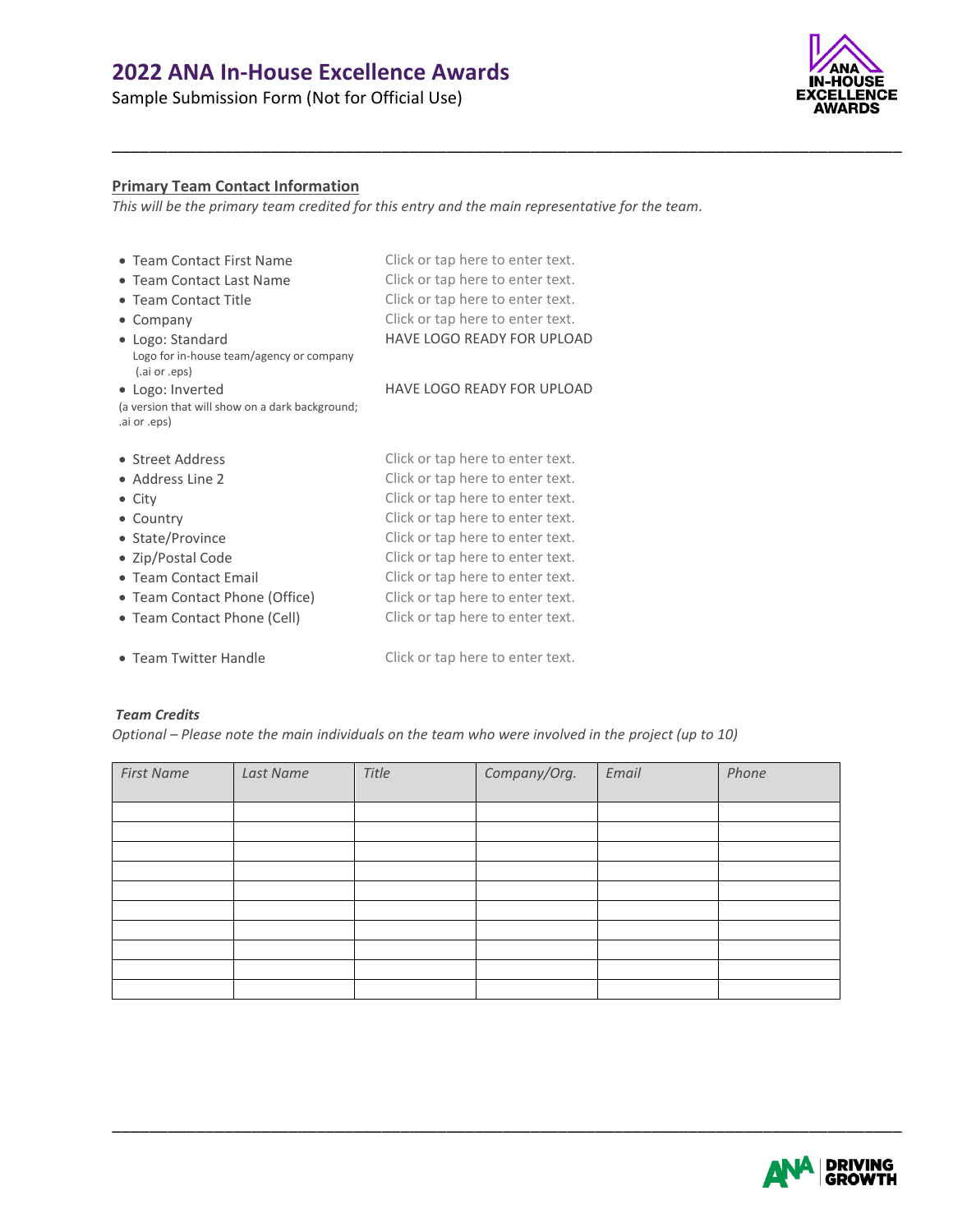Sample Submission Form (Not for Official Use)



# **External Contributors Information**

*Optional – Please add those external contributors who were involved in the program (up to five)*

| Company/Org. | <b>First Name</b> | Last Name | Title | Email | Phone |
|--------------|-------------------|-----------|-------|-------|-------|
|              |                   |           |       |       |       |
|              |                   |           |       |       |       |
|              |                   |           |       |       |       |
|              |                   |           |       |       |       |
|              |                   |           |       |       |       |

#### *Should one of these external companies be credited as a "co-primary" on the work featured in this entry?*

*Note: Only one external contributor company may be listed as a "co-primary", as if they contributed equally to the execution of the program with the primary team, and if the submission is selected as a winner, both teams would receive equal recognition.*

\_\_\_\_\_\_\_\_\_\_\_\_\_\_\_\_\_\_\_\_\_\_\_\_\_\_\_\_\_\_\_\_\_\_\_\_\_\_\_\_\_\_\_\_\_\_\_\_\_\_\_\_\_\_\_\_\_\_\_\_\_\_\_\_\_\_\_\_\_\_\_\_\_\_\_\_\_\_\_\_\_\_\_\_\_

- *No*
- *Yes Please indicate which company from above*

#### **Describe the Team Effort for the Project (select one)**

- In-House agency only
- In-House agency + additional In-House teams/departments
- In-House agency + external agency partners (freelancers excluded)
- In-House team/department only (i.e. not officially organized into an internal agency)
- In-House team/department + external agency partners (freelancers excluded)
- Combination of all of the above: In-House agency + team/department + external agency partners (freelancers excluded)

\_\_\_\_\_\_\_\_\_\_\_\_\_\_\_\_\_\_\_\_\_\_\_\_\_\_\_\_\_\_\_\_\_\_\_\_\_\_\_\_\_\_\_\_\_\_\_\_\_\_\_\_\_\_\_\_\_\_\_\_\_\_\_\_\_\_\_\_\_\_\_\_\_\_\_\_\_\_\_\_\_\_\_\_\_

#### **Maturity of the Team**

*How long has your in-house agency been established?*

- Less than 1 year
- 1-5
- 6-10
- 11-20
- 21-30
- more than 30

#### **Team Size**

*How large is your in-house team? (full-time staff)*

- *Less than 5*
- *5-25*
- *26-50*
- *51-100*
- *101-200*
- *More than 200*

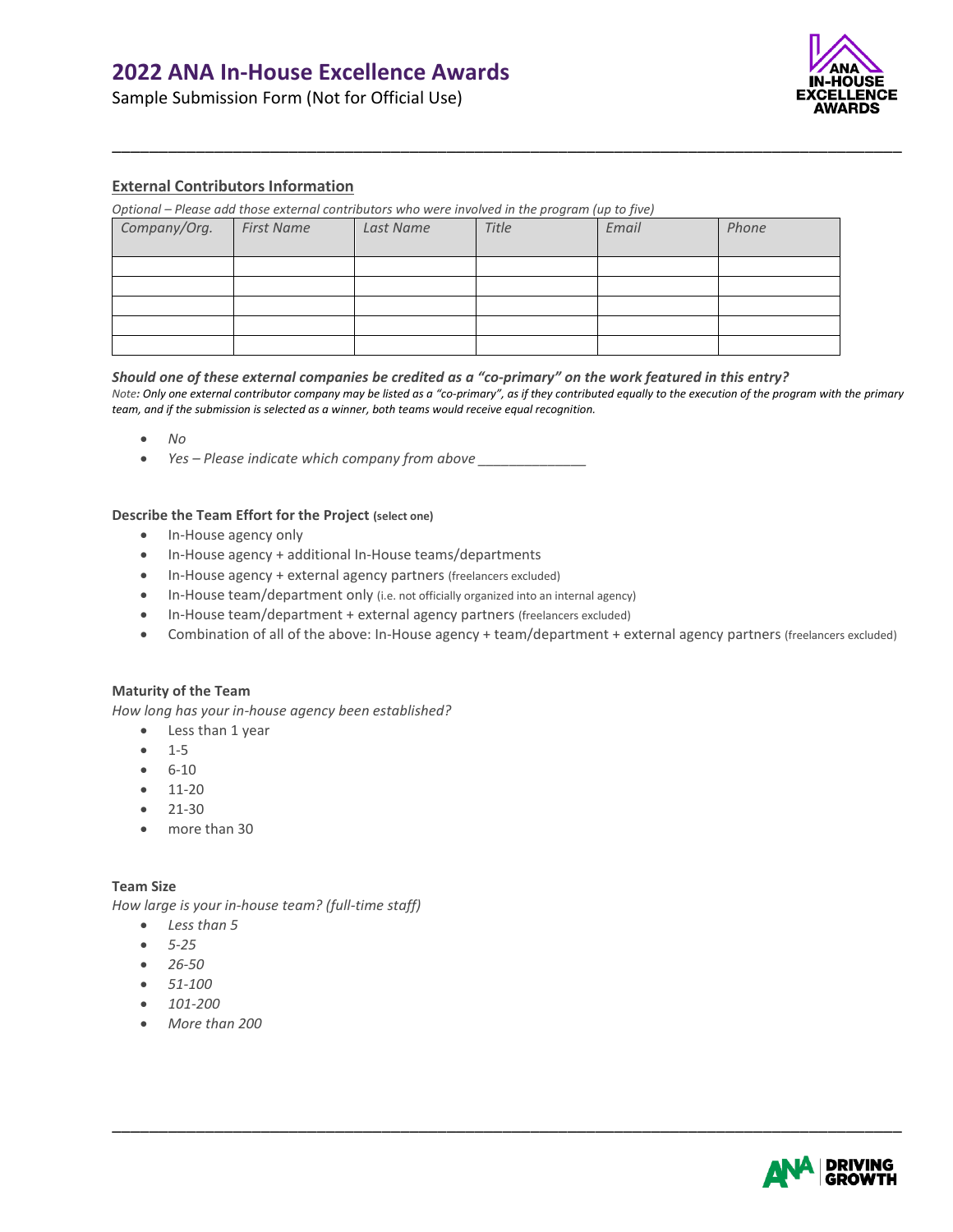Sample Submission Form (Not for Official Use)

# **CELLENCE** AWARDS

# **Project/Campaign Information**

*Below is the information you will need to complete your In-House Excellence Award submission. This information will be shared with judges. Your project/campaign can be entered into more than one category. After you finalize this entry, the option will be available to duplicate it and enter it into another category.*

\_\_\_\_\_\_\_\_\_\_\_\_\_\_\_\_\_\_\_\_\_\_\_\_\_\_\_\_\_\_\_\_\_\_\_\_\_\_\_\_\_\_\_\_\_\_\_\_\_\_\_\_\_\_\_\_\_\_\_\_\_\_\_\_\_\_\_\_\_\_\_\_\_\_\_\_\_\_\_\_\_\_\_\_\_

- Entry Title **Click or tap here to enter text.**
- Brand/Product Click or tap here to enter text.
- Brand Logo HAVE LOGO READY FOR UPLOAD
- In-House Excellence Award category (Drop down selection will be available)

- Live/In-Market Start Date (drop down calendar selection)
- Click or tap here to enter text.
- Duration In-Market Select one
	- Less than 1 month
		-
	- 1–3 months
	- 4–6 months
	- 7–9 months
	- 10–12 months
	- More than 12 months

# **Media/Engagement Channels** (Choose all that apply)

- Audio (radio, internet radio, podcasts)
- Branded Content
- Cinema
- Contests/Sweepstakes
- Coupons
- Digital Media (incl. banners, mobile, animated, and/or takeovers)
- Direct Mail
- E-Commerce
- **Email**
- Events (in-person and virtual)
- FSI
- Gamification
- Gift with Purchase
- **Giveaways**
- Licensing
- Loyalty Program
- Mobile
- Out-of-Home (OOH)
- **Packaging**
- Partnership
- Point of Sale (POS)/In Store
- Public Relations
- Print (incl. newspaper, magazine)
- Professional Collateral
- Programmatic
- Promotion
- **Sampling**
- Search (SEO/SEM)
- Social Media
	- o Facebook, Google, Instagram, Linkedin,
	- Pinterest, TikTok, Twitter, YouTube, Other
- **Sponsorship**
- TV (incl. DRTV)
- User-Generated Content
- Video (broadcast and/or online)
- Voice/Chatbots

- Website/Microsites (incl. home screens)
- Word of Mouth/Influencers
- **Other** Click or tap here to enter text.

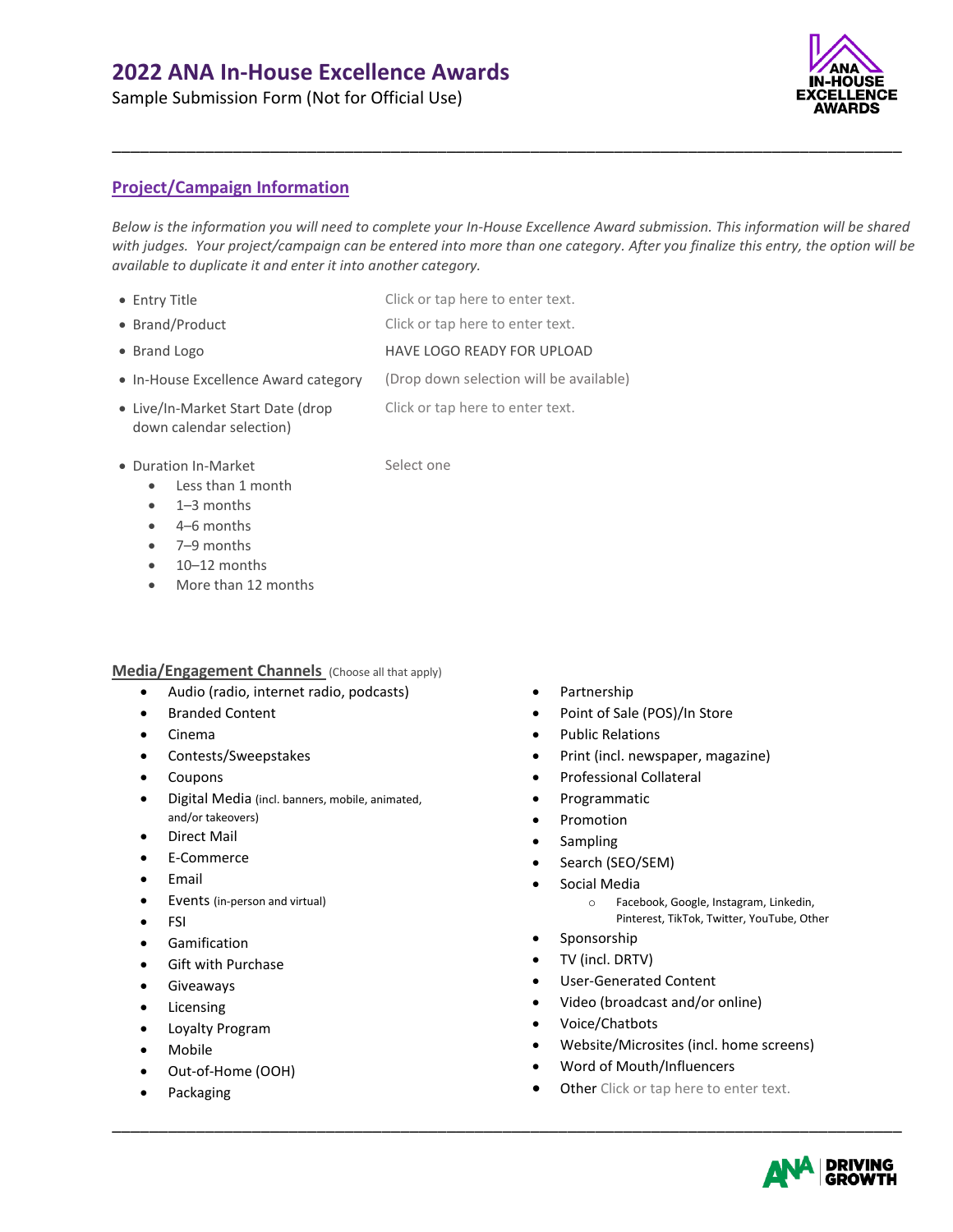Sample Submission Form (Not for Official Use)



### **Industry Sector**

*Select which sector the brand/company competes in.* (Select one)

- Advertising Agencies and Consultancies Healthcare
- Aerospace and Defense  **Insurance**
- 
- Apparel and Footwear  **Media**
- 
- 
- Banking and Financial Services **Real Estate and Construction**
- Business and Professional Services Restaurants and Fast Food
- Consumer Durables Retail
- **Consumer Electronics Technology**
- Consumer Packaged Goods Telecommunications
- 
- 
- Entertainment and Sports
- Food and Beverage

### **Market Profile**

*Please share which market was targeted:* (Select one)

- Primarily B2C
- Primarily B2B
- Both B2C and B2B

# **Budget** (Optional)

*Select the range that best represents the investment made in this effort. (Inclusive of media expenditures, production/activation costs)*

- Less than \$250,000
- \$250,000–\$499,000
- \$500,000–\$999,000
- \$1 million–\$4.99 million
- \$5 million–\$9.99 million
- $\bullet$  \$10 million +
- 
- 
- Alcohol and Tobacco  **Manufacturing, Industrial Goods and Services** Manufacturing, Industrial Goods and Services
	-

\_\_\_\_\_\_\_\_\_\_\_\_\_\_\_\_\_\_\_\_\_\_\_\_\_\_\_\_\_\_\_\_\_\_\_\_\_\_\_\_\_\_\_\_\_\_\_\_\_\_\_\_\_\_\_\_\_\_\_\_\_\_\_\_\_\_\_\_\_\_\_\_\_\_\_\_\_\_\_\_\_\_\_\_\_

- Arts and Education  **Nonprofits and Education** Nonprofits and Government
- Automotive **Automotive •** Pharmaceuticals
	-
	-
	-
	-
	-
- Consumer Services Travel, Transportation, Tourism and Hospitality Travel, Transportation, Tourism and Hospitality
- Energy and Utilities  **Community Community •** Other (space to enter)

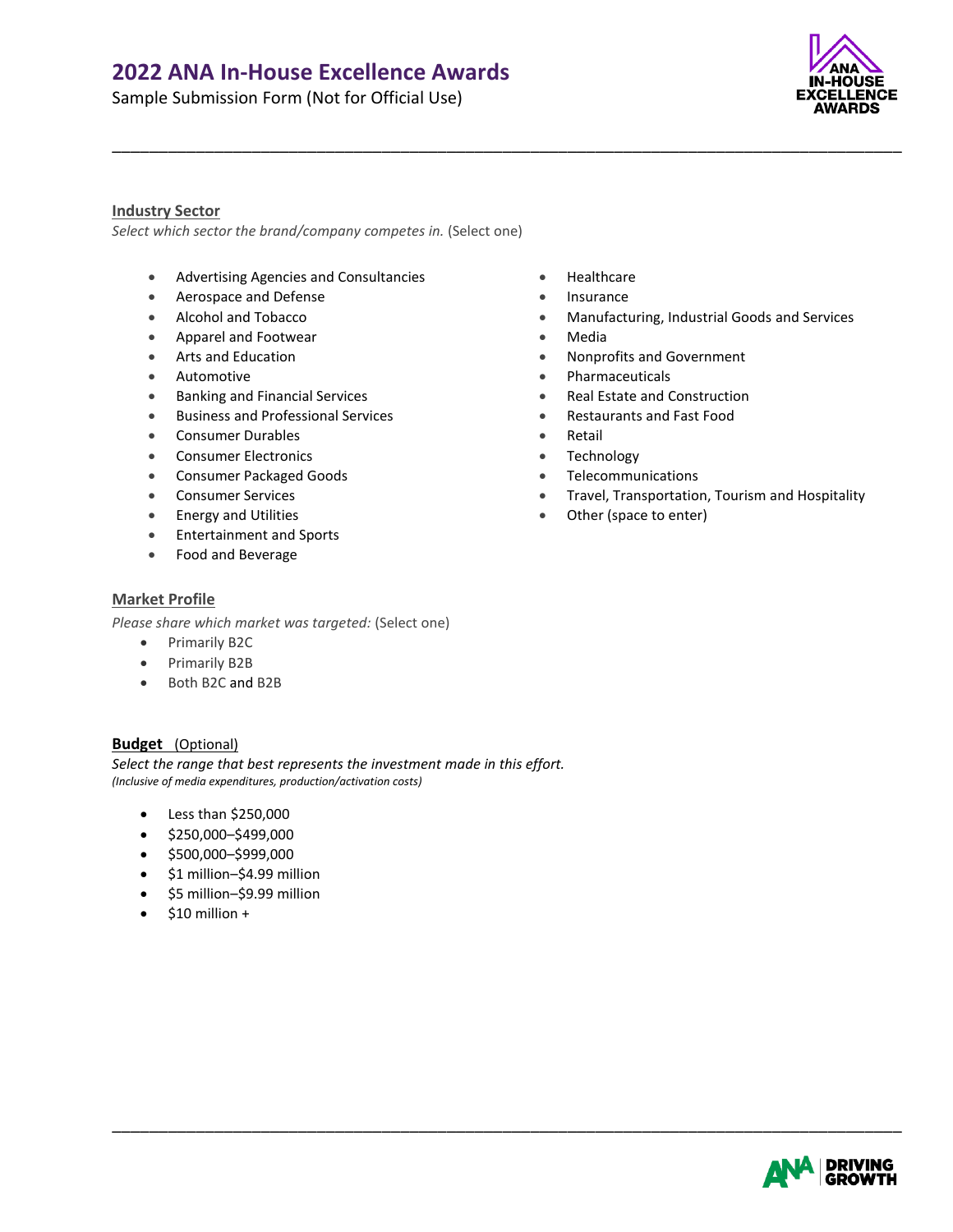Sample Submission Form (Not for Official Use)



# **The Brief**

**Project Overview/Objectives** (200 maximum words allowed) *Provide context on the purpose of the project and share the primary objectives for the effort.*

\_\_\_\_\_\_\_\_\_\_\_\_\_\_\_\_\_\_\_\_\_\_\_\_\_\_\_\_\_\_\_\_\_\_\_\_\_\_\_\_\_\_\_\_\_\_\_\_\_\_\_\_\_\_\_\_\_\_\_\_\_\_\_\_\_\_\_\_\_\_\_\_\_\_\_\_\_\_\_\_\_\_\_\_\_

Click or tap here to enter text.

**Key Insights and Strategy** (300 maximum words allowed) *Share the key insights that were realized and how they were applied.* 

Click or tap here to enter text.

**Concept / Big Idea** (300 maximum words allowed) *Unveil your big idea as simply as possible. What was that "ah-ha" solution your team developed?*

Click or tap here to enter text.

**Tactics/Creative Execution** (200 maximum words allowed) *Describe how your big idea was brought to life.*

Click or tap here to enter text.

**Results** (200 maximum words allowed)

Describe how the work met or exceeded objectives. We understand there may be concerns with sharing actual figures in the *entry — insight regarding the impact of the work can be provided as indexes or percentages.*

Click or tap here to enter text.

**Additional Information, Insights, Comments** (200 maximum words allowed) *Share any information that provides additional context for the judges.*

Click or tap here to enter text.

*Note to those entering the Special Showcase Categories – please review page 9 of this sample form to view the unique entry questions for those categories.*

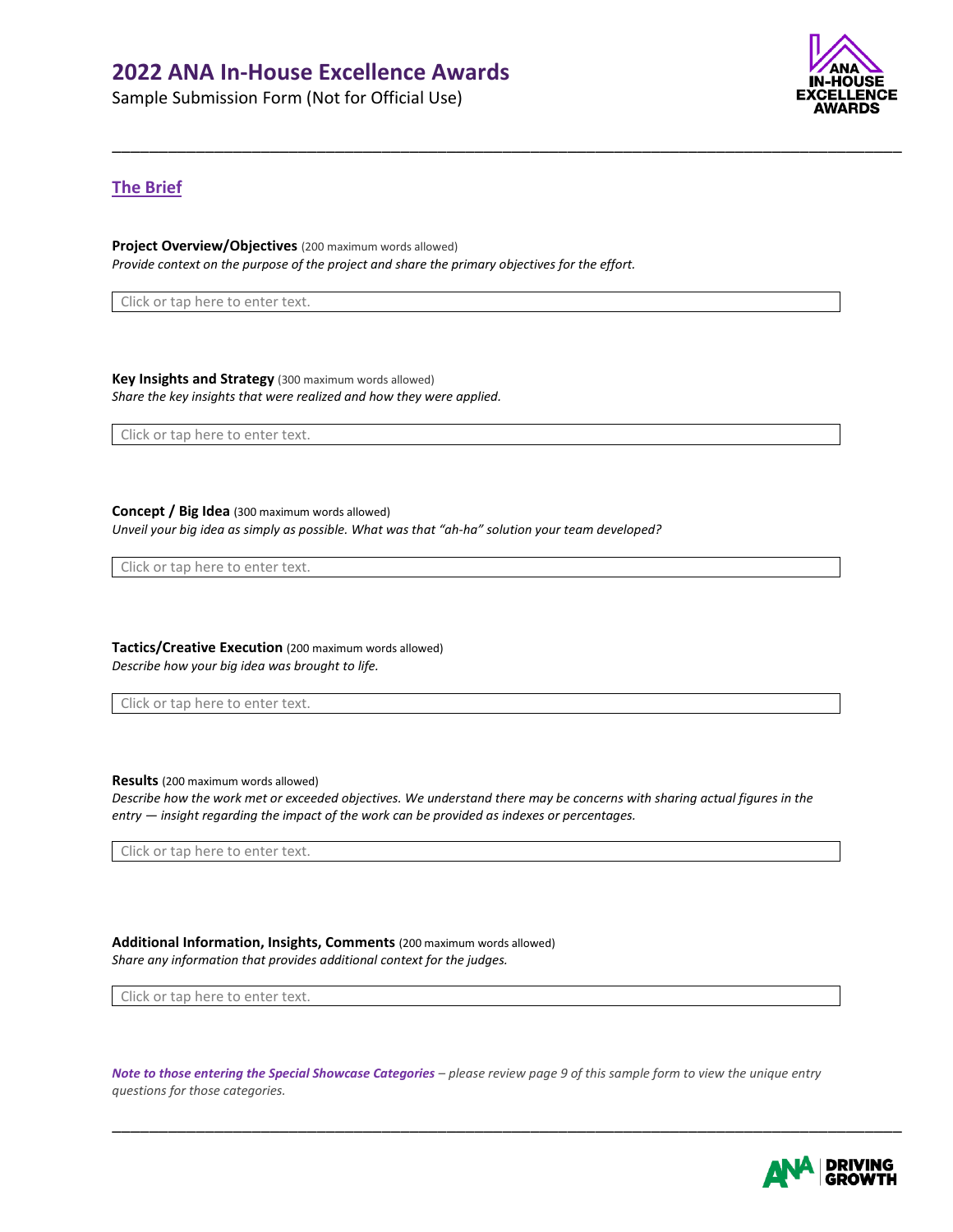Sample Submission Form (Not for Official Use)



# **Creative/Media Content**

The files provided in this section should represent the creative elements/executions that were experienced by the target audience. It should represent all the work that a judge just read about in this case study submission.

\_\_\_\_\_\_\_\_\_\_\_\_\_\_\_\_\_\_\_\_\_\_\_\_\_\_\_\_\_\_\_\_\_\_\_\_\_\_\_\_\_\_\_\_\_\_\_\_\_\_\_\_\_\_\_\_\_\_\_\_\_\_\_\_\_\_\_\_\_\_\_\_\_\_\_\_\_\_\_\_\_\_\_\_\_

### *Artwork Specifications*

- *Image Files:*
	- *Submit images in any of the following formats: PDF, GIF, PNG, or JPG*
- *Audio Files:*
	- *Submit audio files in .mp3, .mp4, or .wav format.*
- *Video Files:*
	- *Format: Apple QuickTime (WMA/WMV files are not accepted.)*
	- *Codec: ProRes 422, H.264, .mp4/.m4v, or uncompressed .mov*
	- *Resolution: 1920x1080 or 1280x720 for 16:9 format; 1440x1080 or 960x720 for 4:3 format. File should be at least 100MB per 60 seconds of video.*
	- *Video to be limited to 180 seconds, with a suggested runtime of 120 seconds.*

#### *File Uploads*

If your project website is live, please add the URL here as one of your creative files. YouTube/Vimeo/other video sharing sites or Dropbox/zip/file sharing links are **not** eligible.

File 1 Description/Title: Click or tap here to enter text.

**File 1 Media/Engagement Channel:** Drop down will be available

File 1 Type: Drop down will be available

**File 1 Upload:** UPLOAD

**File 1 Translation (for non-English entries, if needed): UPLOAD**

*(NOTE: Up to five (5) files may be uploaded in this section)*

### **Showcase Assets (required)**

These assets will be the primary elements used to represent and promote your award-winning work on various platforms. Should you be a finalist or a winner, these assets will be utilized in showcasing your work for publicity and educational purposes, including, but not limited to, press/media purposes, ANA social channels, ANA Awards galas, ANA Marketing Knowledge Center, ANA presentations, etc.

*Please note: these assets will not be included in the judging process of your entry. However, you may repeat/repurpose the assets you have submitted with the case study for upload into this section.*

#### **Showcase Image**

Please upload one showcase image to represent the effort.

- This should be a single image that is appropriate for use on a large screen
- It may also be used in print and online.
- Required format: .jpg, 1920x1080 px
- It may duplicate one of the files you uploaded in the creative section for judging purposes.

#### **Overview Summary** (*100 maximum words allowed)*

Enter a brief description of the case study that summarizes the key elements of the project/campaign.

\_\_\_\_\_\_\_\_\_\_\_\_\_\_\_\_\_\_\_\_\_\_\_\_\_\_\_\_\_\_\_\_\_\_\_\_\_\_\_\_\_\_\_\_\_\_\_\_\_\_\_\_\_\_\_\_\_\_\_\_\_\_\_\_\_\_\_\_\_\_\_\_\_\_\_\_\_\_\_\_\_\_\_\_\_

Click or tap here to enter text.

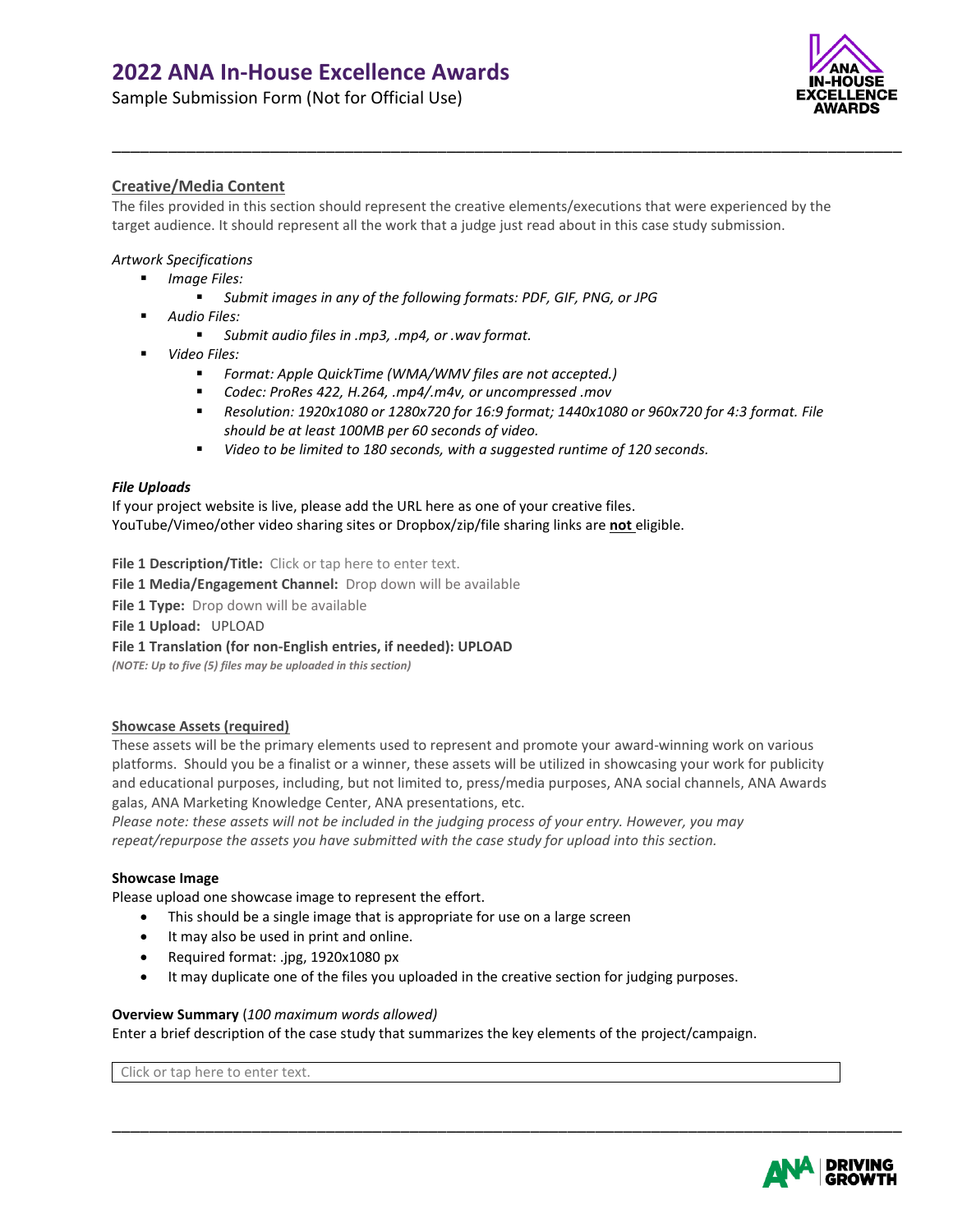Sample Submission Form (Not for Official Use)



### **How does your entry relate to the ANA Growth Agenda?**

Enterprise growth today requires a 360-degree focus on all elements of the business, including driving top-line revenue, improving business ecosystem productivity, and enhancing growth. To efficiently tackle these challenges today and for the future, the ANA established the CMO Growth council, which has identified four global growth [priorities](https://www.ana.net/growthagenda) to drive business through marketing.

\_\_\_\_\_\_\_\_\_\_\_\_\_\_\_\_\_\_\_\_\_\_\_\_\_\_\_\_\_\_\_\_\_\_\_\_\_\_\_\_\_\_\_\_\_\_\_\_\_\_\_\_\_\_\_\_\_\_\_\_\_\_\_\_\_\_\_\_\_\_\_\_\_\_\_\_\_\_\_\_\_\_\_\_\_

To help us better understand and catalogue content for future reference, please check the box(s) you find most relevant to your entry.

*Note: this is for internal use only, this question will not be viewed by our judges and will not impact your score.*

- \_\_ Brand, Creativity, and Media
- \_\_ Society & Sustainability
- \_\_ Data, Technology, and Measurement
- \_\_ Talent and Marketing Organization

### **Disclosure/Terms and Conditions**

#### **Finalize Submission**

П

Should you be a finalist or a winner, your work will be positioned as a best-in-class example of marketing and the assets you have submitted will be showcased for publicity and educational purposes, including but not limited to press/media purposes, ANA social channels, Awards galas and events, presentations, ANA partner platforms, etc.

\_\_\_\_\_\_\_\_\_\_\_\_\_\_\_\_\_\_\_\_\_\_\_\_\_\_\_\_\_\_\_\_\_\_\_\_\_\_\_\_\_\_\_\_\_\_\_\_\_\_\_\_\_\_\_\_\_\_\_\_\_\_\_\_\_\_\_\_\_\_\_\_\_\_\_\_\_\_\_\_\_\_\_\_\_

#### **Please Revie[w Terms & Conditions](https://www.anainhouseawards.org/a/page/TC2022)**

Terms & Conditions Agreement

I agree to the terms and conditions.

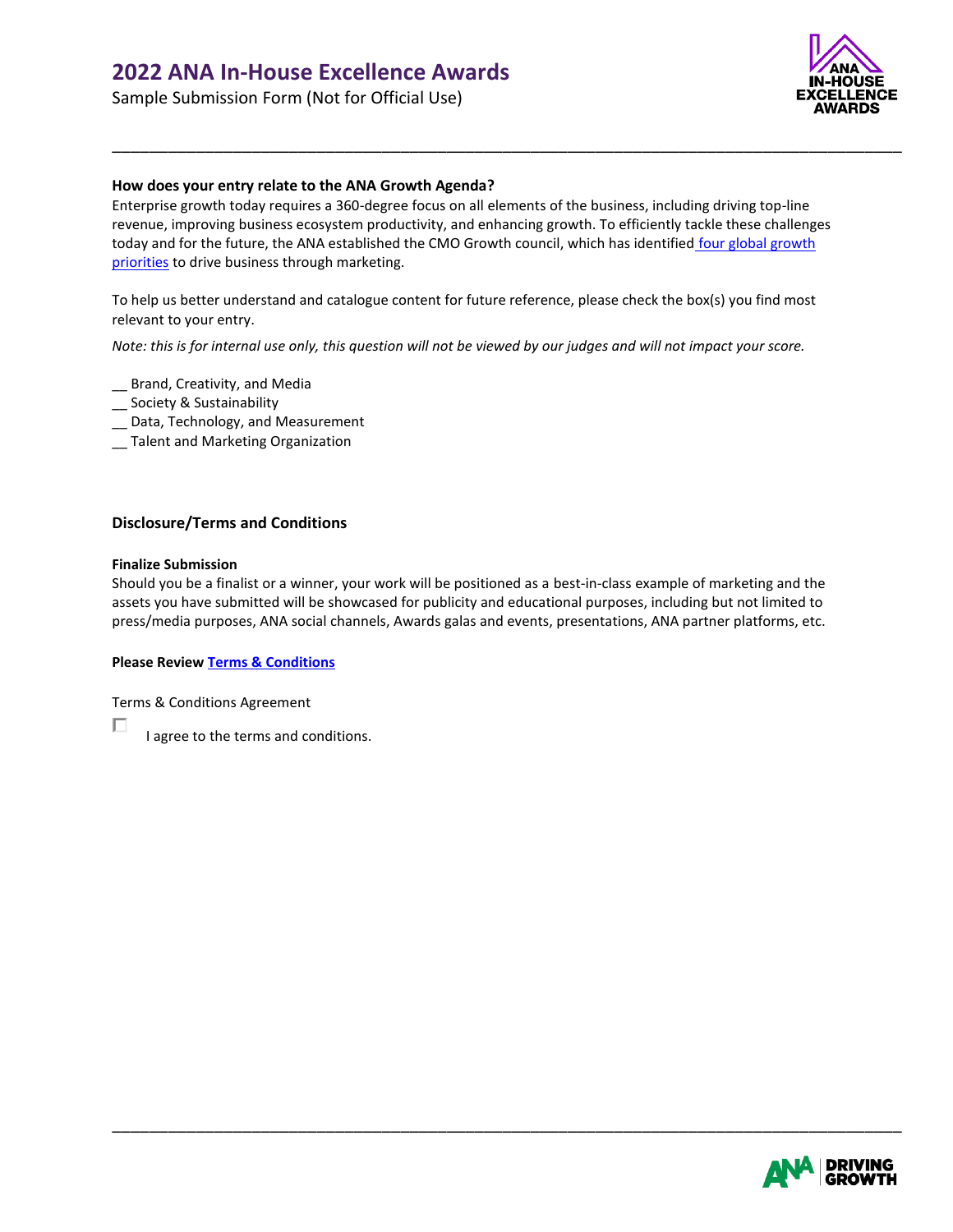Sample Submission Form (Not for Official Use)



# **Special Showcase Categories**

Given the special focus of these categories, additional questions/assets in addition to the standard entry form will be required. The unique questions will appear in the entry system based on the category you have selected for your entry.

\_\_\_\_\_\_\_\_\_\_\_\_\_\_\_\_\_\_\_\_\_\_\_\_\_\_\_\_\_\_\_\_\_\_\_\_\_\_\_\_\_\_\_\_\_\_\_\_\_\_\_\_\_\_\_\_\_\_\_\_\_\_\_\_\_\_\_\_\_\_\_\_\_\_\_\_\_\_\_\_\_\_\_\_\_

# **Additional Questions for entries in Best Collaborative Effort:**

**What is the nature of your relationship with the external partner?** (200 maximum words allowed) *e.g. AOR, one-time project, ongoing project work, etc.*

Click or tap here to enter text.

#### **How was this specific project managed?** (select one)

- Our in-house team led the project
- Our external agency/partner led the project
- The project was "co-led" by our in-house team and our external agency/partner

Share insight into the breakdown of work between your in-house team and your external agency partner(s), and **any other internal or external teams that worked on the project**. (200 maximum words allowed)

Click or tap here to enter text.

#### **Why do you feel this project exemplifies a best-in-class collaborative effort?** (200 maximum words allowed)

\_\_\_\_\_\_\_\_\_\_\_\_\_\_\_\_\_\_\_\_\_\_\_\_\_\_\_\_\_\_\_\_\_\_\_\_\_\_\_\_\_\_\_\_\_\_\_\_\_\_\_\_\_\_\_\_\_\_\_\_\_\_\_\_\_\_\_\_\_\_\_\_\_\_\_\_\_\_\_\_\_\_\_\_\_\_\_\_\_\_

Click or tap here to enter text.

### **Additional Question for entries in Significant Results:**

#### **How did this project drive growth for your company?** (300 maximum words allowed)

Please provide information to support your answer (\$ sales, share, etc.). If you do not have the ability to share actual dollar or unit sales increases (preferred), please index your results against another metric. For example, you could show growth was 10% above plan, +10% vs. YAG, *or 10% above category norm. This is also applicable for profitability or share of market.*

\_\_\_\_\_\_\_\_\_\_\_\_\_\_\_\_\_\_\_\_\_\_\_\_\_\_\_\_\_\_\_\_\_\_\_\_\_\_\_\_\_\_\_\_\_\_\_\_\_\_\_\_\_\_\_\_\_\_\_\_\_\_\_\_\_\_\_\_\_\_\_\_\_\_\_\_\_\_\_\_\_\_\_\_\_

Click or tap here to enter text.

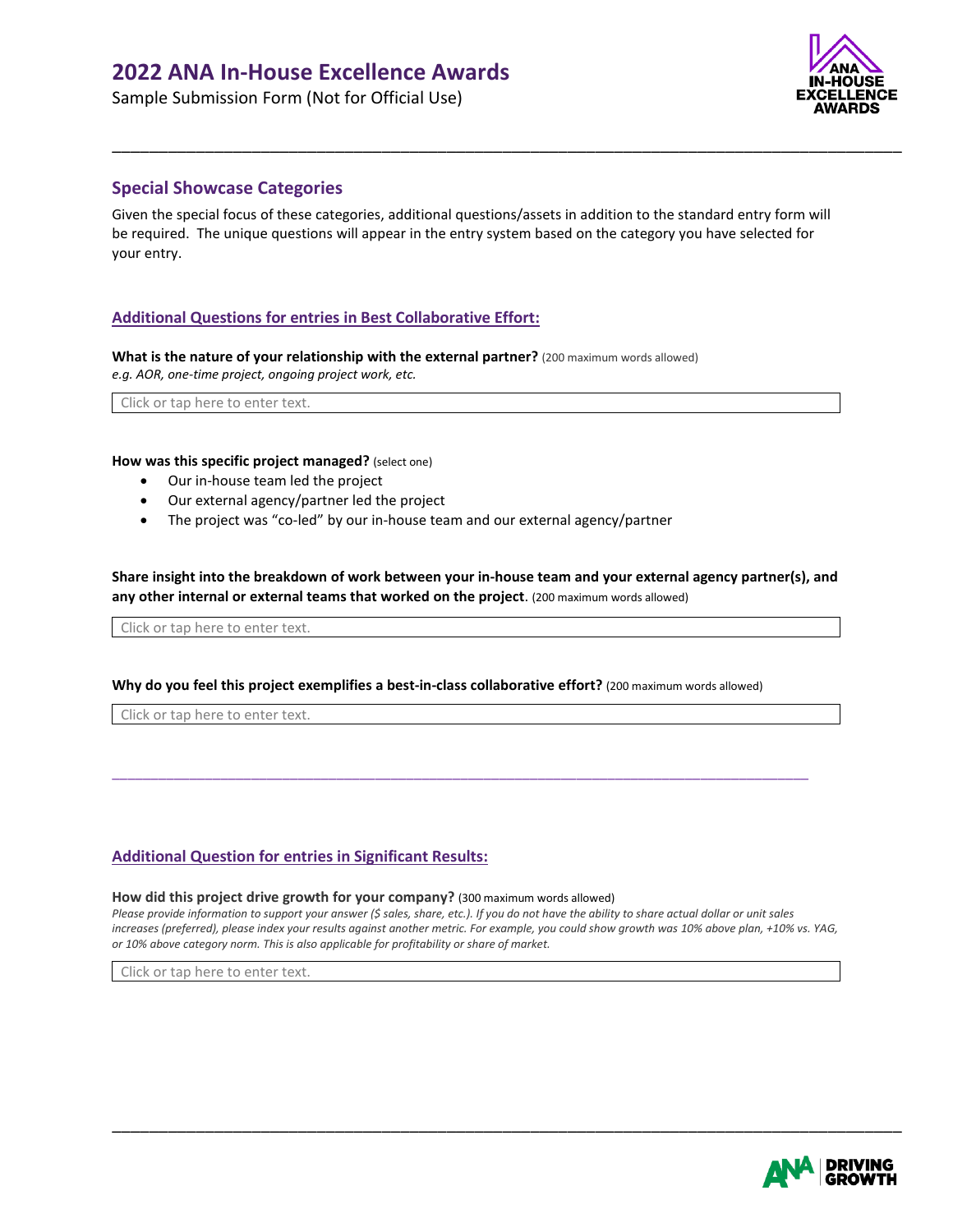Sample Submission Form (Not for Official Use)



**Unique Questions for entries in Best Media Plan:**

#### **Media Campaign Summary**

**Primary Objectives** (200 maximum words allowed) *Share main objectives for the project, including media objectives.*

Click or tap here to enter text.

**Media Insights & Strategy** (300 maximum words allowed) *Share the key insights that were realized and how they were applied.* 

Click or tap here to enter text.

**Concept / Big Idea** (300 maximum words allowed) *Unveil your big idea as simply as possible. What was that "ah-ha" solution your team developed?*

Click or tap here to enter text.

**Media Plan/Execution** (200 maximum words allowed) *Describe how your media strategy was brought to life.*

Click or tap here to enter text.

**Results** (200 maximum words allowed)

Describe how the work met or exceeded objectives. We understand there may be concerns with sharing actual figures in the *entry — insight regarding the impact of the work can be provided as indexes or percentages.*

\_\_\_\_\_\_\_\_\_\_\_\_\_\_\_\_\_\_\_\_\_\_\_\_\_\_\_\_\_\_\_\_\_\_\_\_\_\_\_\_\_\_\_\_\_\_\_\_\_\_\_\_\_\_\_\_\_\_\_\_\_\_\_\_\_\_\_\_\_\_\_\_\_\_\_\_\_\_\_\_\_\_\_\_\_

\_\_\_\_\_\_\_\_\_\_\_\_\_\_\_\_\_\_\_\_\_\_\_\_\_\_\_\_\_\_\_\_\_\_\_\_\_\_\_\_\_\_\_\_\_\_\_\_\_\_\_\_\_\_\_\_\_\_\_\_\_\_\_\_\_\_\_\_\_\_\_\_\_\_\_\_\_\_\_\_\_\_\_\_\_

Click or tap here to enter text.

**Additional Information, Insights, Comments** (200 maximum words allowed) *Share any information that provides additional context for the judges.*

Click or tap here to enter text.

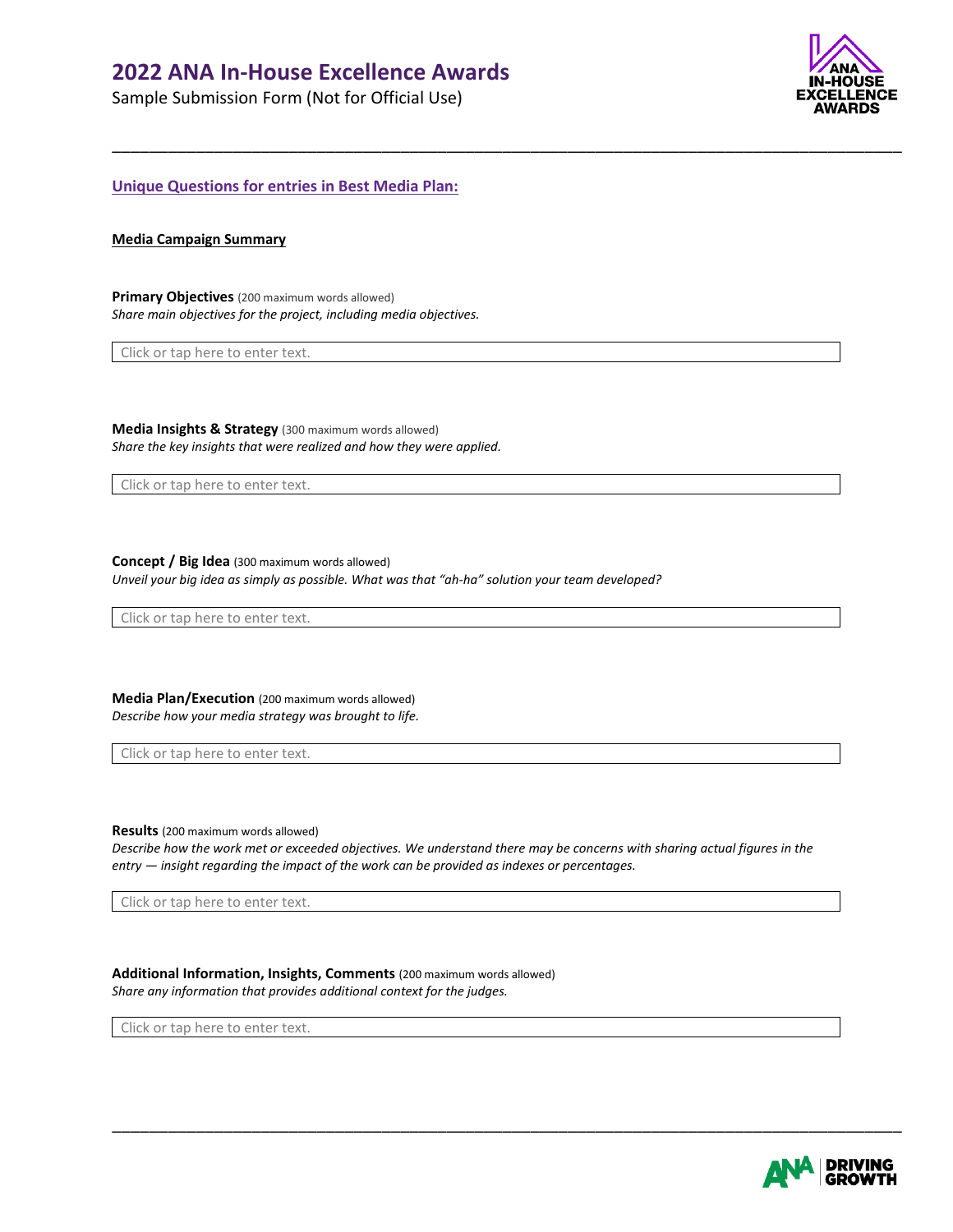Sample Submission Form (Not for Official Use)



# **Unique Questions for entries in In-House Team of the Year:**

#### **Team Culture** (200 Maximum words allowed)

Judges will be looking for commitment to staff development and retention, how the agency/team has innovated, sustained *motivation, and evidence of the impact the culture has on its output.*

\_\_\_\_\_\_\_\_\_\_\_\_\_\_\_\_\_\_\_\_\_\_\_\_\_\_\_\_\_\_\_\_\_\_\_\_\_\_\_\_\_\_\_\_\_\_\_\_\_\_\_\_\_\_\_\_\_\_\_\_\_\_\_\_\_\_\_\_\_\_\_\_\_\_\_\_\_\_\_\_\_\_\_\_\_

Click or tap here to enter text.

#### **Business Growth** (200 Maximum words allowed)

*Provide evidence of the team's contribution to the growth of the company/clients' business.*

Click or tap here to enter text.

#### **Notable Achievements** (300 Maximum words allowed)

*Share your greatest accomplishments of the past year – what challenges did your team need to overcome? What achievements in creativity, productivity, collaboration, staffing, or business growth were your proudest moments?* 

Click or tap here to enter text.

#### **Market Profile**

*Please share the primary market of your work:* (Select one)

- Primarily B2C
- Primarily B2B
- Both B2C and B2B

#### **Team Effort**

*Describe the team effort for most of your projects/assignments (select one)*

- In-House agency + additional In-House teams/departments
- In-House agency + external agency partners (freelancers excluded)
- In-House team/department only (i.e., not officially organized into an internal agency)
- In-House team/department + external agency partners (freelancers excluded)
- Combination of all the above: In-House agency + team/department + external agency partners (freelancers excluded)

#### **In-House Excellence Awards Submissions**

*Achieving award winning work in at least one category in the 2022 ANA In-House Excellence Awards is required for eligibility for this honor. Please provide campaign title(s) and the designated submission number(s) for your entries in this year's In-House Excellence Awards:*

| Submission #    |  |
|-----------------|--|
| Campaign Title: |  |

| Submission #    |  |
|-----------------|--|
| Campaign Title: |  |

| Submission #    |  |
|-----------------|--|
| Campaign Title: |  |